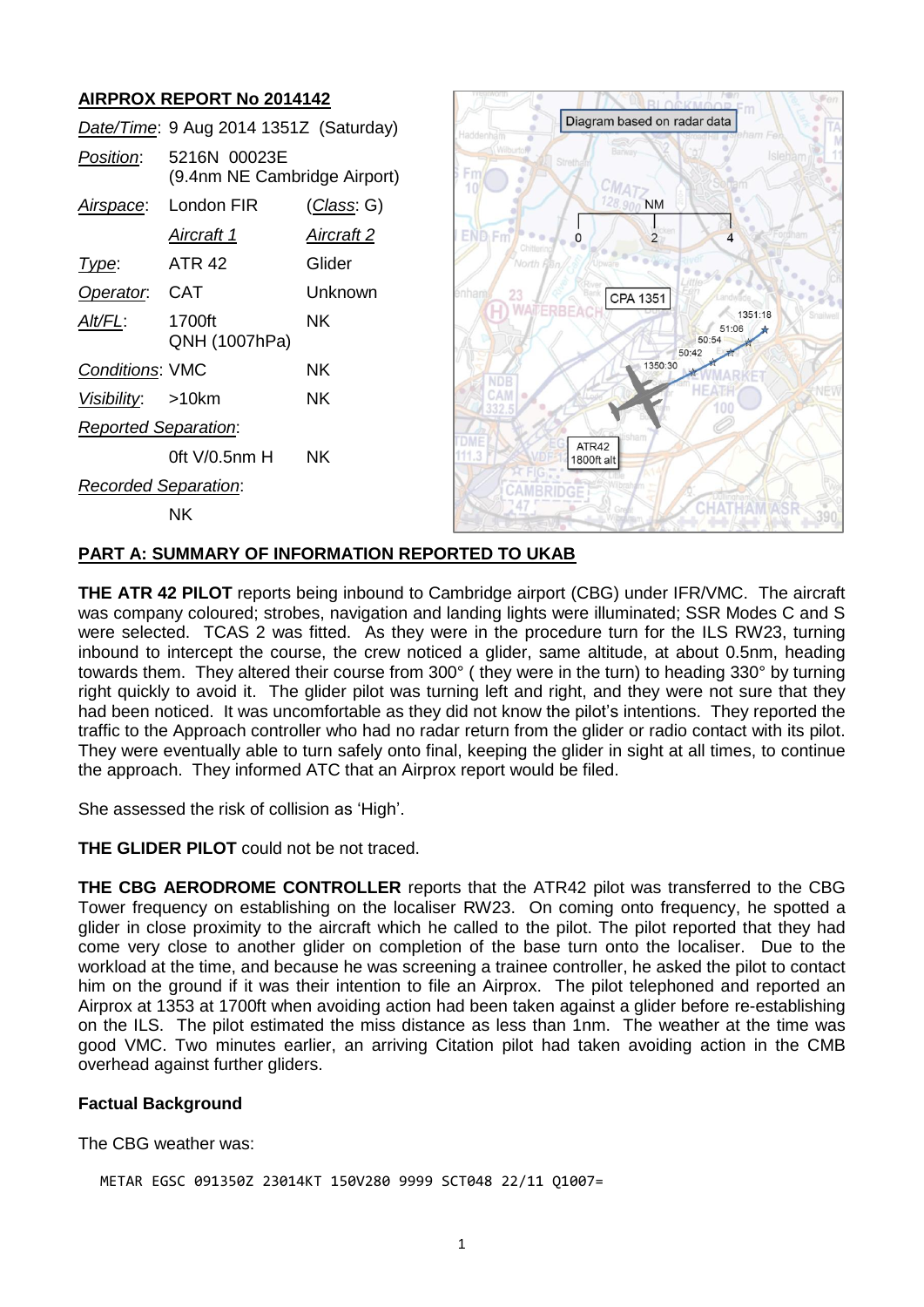CAP774<sup>1</sup>, UK Flight Information Services, defines a Procedural Service:

*'A Procedural Service is an ATS where, in addition to the provisions of a Basic Service, the controller provides restrictions, instructions, and approach clearances, which if complied with, shall achieve deconfliction minima against other aircraft participating in the Procedural Service. Neither traffic information nor deconfliction advice can be passed with respect to unknown traffic.'* 

#### **Analysis and Investigation**

#### **CAA ATSI**

ATSI had access to CBG RTF and area radar recordings, together with the written report from the controller and the ATR 42 pilot.

The Airprox occurred at 1351:20, 9.4nm northeast of CBG within Class G uncontrolled airspace between an ATR 42 and a glider.

The AT42 was operating an IFR flight inbound to CBG and was in receipt of a Procedural Service from CBG Approach on frequency 123.6MHz.

CBG ATC believed that the glider may have been operating from Gransden Lodge. The CBG Manual of Air Traffic Services (MATS) Part  $2^2$  states:

*'Gliding takes place at Gransden Lodge 10nm SW of Cambridge. Gliders can be launched up to 3000 feet altitude by cable winch, or launched by glider-tug.*

*Gransden shall be considered always active although details are usually faxed to ATC when gliding events are scheduled. The site is marked on situational displays. A/C should be warned where it is suspected that gliding may be occurring.*

*A/C being vectored should be vectored to avoid the site if any doubt exists.* 

*Gransden Lodge occasionally host gliding competitions. Prior to launch a member of the club should telephone ATC will details of numbers, routing etc. Information is also available online. If doubt exists, or for traffic updates, ATC will contact the club.*

*Information on known intense gliding activity will be displayed on a temporary basis at each operational position, and updated as required by the ATCO I/C.'*

CBG ATC were providing a split Aerodrome and Approach Control service on a Saturday, without the aid of surveillance equipment. Controller training was in progress in both positions and workload was assessed as light to medium. The UK AIP<sup>3</sup> states for Radar: 'Available intermittently Mon-Fri during normal working hours and by arrangement only'. Radar would not have shown gliders operating in the overhead.

At 1345:52 the ATR42 pilot contacted CBG Approach descending to 4000ft on QNH 1007hPa. The controller replied advising a non-radar Procedural Service. The ATR42 pilot was instructed to continue towards the Cambridge (CAM) NDB in the descent to 3000ft on QNH 1007hPa. This was acknowledged correctly and the ATR42 pilot reported passing 3900ft. The controller cleared the ATR42 pilot for the ILS approach RW23 with no delay to report beacon outbound.

At 1347:00 the Stansted single-source radar replay showed the ATR42 4.3nm southwest of CBG at 3100ft. Also shown are a number of intermittent glider contacts - Figure 1.

 $\overline{a}$ 

Chapter 5, Paragraph 5.1.

<sup>2</sup> Page 29, Paragraph 10.2.

<sup>3</sup> Page AD 2.EGSC-9 (29 May2014).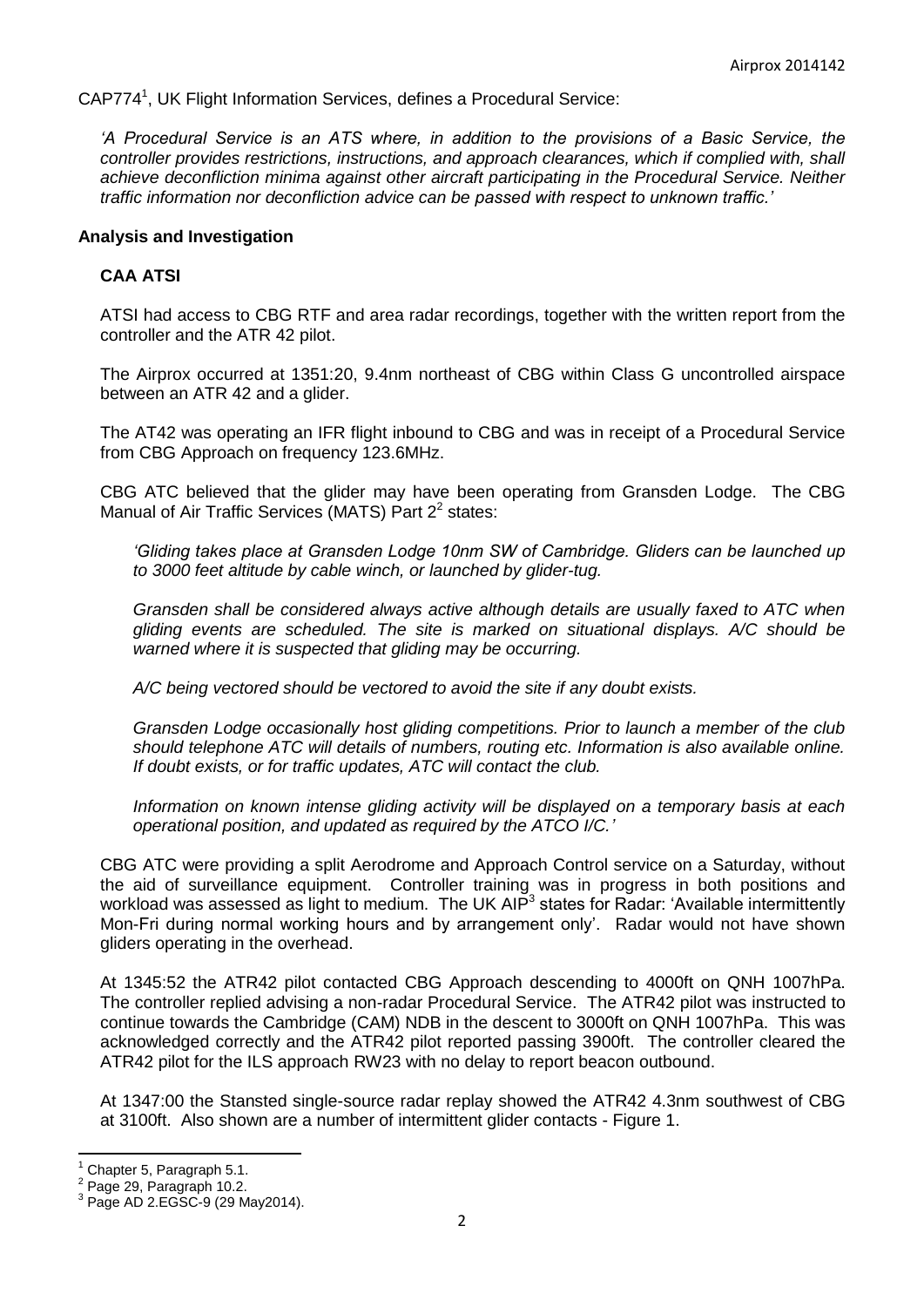

Figure 1 – Stansted single source radar at 1347:00

At 1349:20 the ATR42 pilot reported beacon outbound and the controller instructed them to report when localiser established.

At 1351:20 the ATR42 pilot reported "and (ATR42 C/S) we have a glider just er er on our right sion the left side". The controller replied "(ATR42 C/S) roger understood roger it's unknown to us we are non-radar".

At 1351:37 radar reply showed the ATR42 commencing the base turn with an unknown contact (glider) 0.9nm to the west-southwest of the ATR42. It was not known if this was the glider involved in the Airprox– Figure 2.



Figure 2 – Stansted single source radar at 1351:37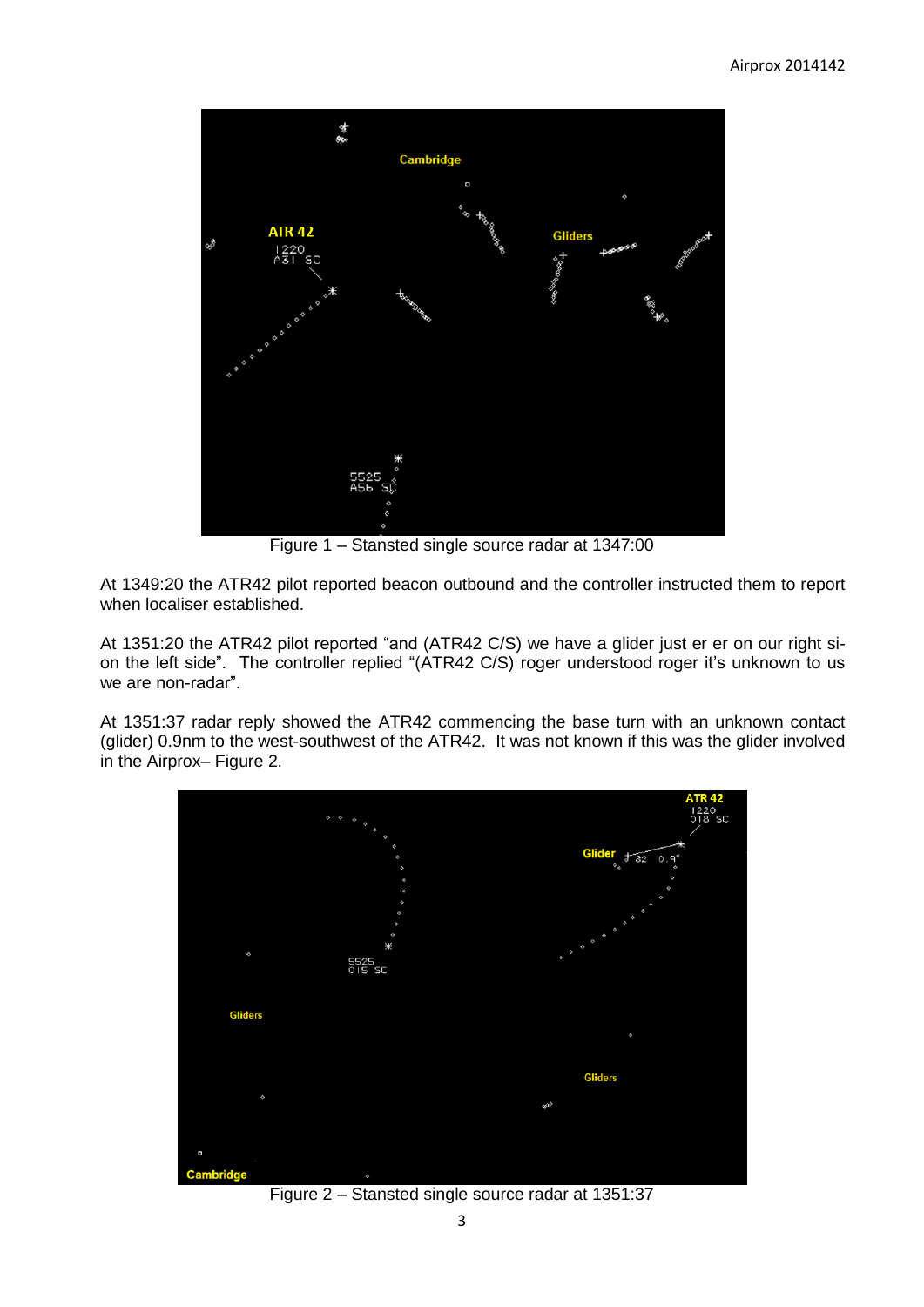At 1351:40 the ATR42 pilot reported "(ATR42 C/S) he's at the exact er same altitude as us" and the controller responded "(ATR42 C/S) roger keep a good lookout we non radar so I'm unable to assist in any traffic information" which was acknowledged.

The ATR42 pilot's written report indicated that when in the procedure turn the crew sighted a glider at the same altitude at a range of about half a mile heading towards them. The ATR42 pilot reported turning right to avoid from a heading of 300° to 330°. The ATR42 pilot kept the glider in sight and continued the base turn onto final approach.

At 1352:50 the ATR42 pilot reported, "(ATR42 C/S) localiser established keeping an eye on the er gliders ?????". The controller advised "(ATR42 C/S) roger just be advised traffic has gliders have been reported overhead the field so keep a very good lookout descend on the glidepath QNH one zero zero seven". The ATR42 pilot was transferred to the Tower at 1353:14.

When asked the CBG controller confirmed that he had been aware of gliders to the north but not in the immediate vicinity. He thought that arriving aircraft were being advised to look out for gliders but could not recall if this had been broadcast on the ATIS prior to the incident. He explained that when CBG were aware of gliding activity the ATIS would be updated together with the local ATC webpage.

The ATR42 pilot had reported beacon outbound at 3000ft but had not mentioned sighting any gliders. It was only when a following aircraft reported taking avoiding action in the overhead that the controller became aware of the intense glider activity overhead the airfield.

In order to try and address concerns about aircraft routeing close to gliders a meeting occurred earlier in 2014 between CBG, the CBG Airlines safety representative and a Gransden Lodge gliding club representative. As a result of the meeting, and in order to mitigate against IFR traffic coming into proximity with gliders, CBG ATSU asked the CAA to update the CBG UK AIP approach charts, to show the intense glider activity at Gransden Lodge.

Additionally CBG ATSU issued a MATS Part 2 Supplementary Instruction (SI-02/14) to controllers – effective 24 July 2014:

*'Gransden Lodge is a notified gliding site making up to 15,000 winch launches per year. Winch launching can take place with a maximum release altitude of 3300 feet AMSL and aerotow to any altitude outside of CAS. Intense gliding activity can be expected within 1nm from the airfield with further activity in the local area. The site should be considered active seven days a week during daylight hours. Even when weather conditions are poor there may be winch launching in progress (practising aborted launches or cable breaks etc).* 

*Following a number of encounters with traffic routing close to Gransden Lodge gliding site it is necessary to introduce measures to mitigate against traffic routing IFR to Cambridge to ensure that Gransden Lodge is avoided by a sensible margin to remove the possibility of an encounter with an IFR aircraft and a glider/winch cable combination.'*

The Supplementary Instruction outlines procedures to be implemented to ensure that arriving IFR aircraft are routed clear of Gransden Lodge not below 4000ft.

The radar replay only showed gliders intermittently and it was therefore not possible to identify the glider involved or to show the specific geometry of the occurrence. The ATR42 pilot sighted the Glider as they commenced the base turn and took avoiding action by reversing the turn from a heading of 300° to 330°.

CBG is situated close to Gransden Lodge in a busy Class G airspace environment. The issues regarding gliders is complex and gliders are often intermittent on radar and will not be seen in the overhead. Gliders may call CBG but this is often dependant on whether they carry a radio or hold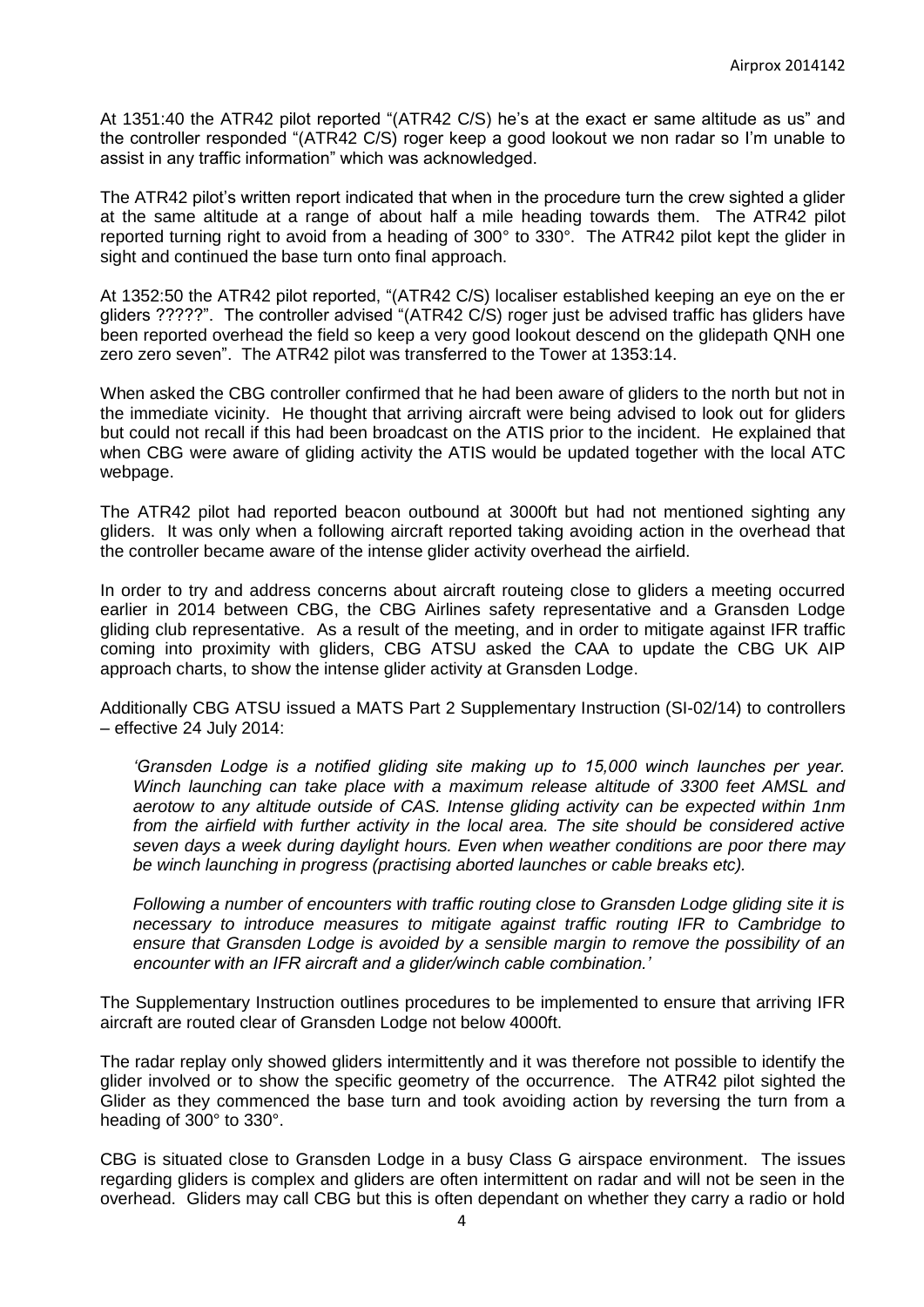an RT licence. The ATSU have been pro-active in trying to reduce risk and mitigate against encounters between IFR aircraft and gliders. CBG have updated the appropriate charts in the UK AIP and have introduced procedures to avoid Gransden Lodge.

#### **UKAB Secretariat**

Both pilots shared an equal responsibility for collision avoidance and not to fly into such proximity as to create a danger of collision<sup>4</sup>. If the incident geometry was converging then the ATR42 pilot was required to give way to the glider<sup>5</sup>. If the aspect was head-on both pilots were required to alter course to the right<sup>6</sup>. The ATR42 pilot turned right to avoid the glider.

## **Comments**

## **BGA**

It is not known whether the glider pilot concerned was operating from Gransden. In August, at the middle of the day, this glider could have come from as far away as 100nm or more and from any of the clubs engaged in a cross-country flight on that day. Cambridge is very much on the way for gliders carrying out tasks into East Anglia. It has been confirmed with Gransden that all pilots based there are aware of the shape of the instrument pattern at Cambridge and do call Cambridge whenever possible. Gransden commented that they have had some incidents when gliders have passed above and clear of Cambridge traffic but the controller at Cambridge had no height read out and assumed they were conflicting. It would appear that Gransden are aware of the Cambridge procedures, however, it is considered that more needs to be done to publicise instrument patterns to all gliding clubs and to request pilots to call ATC when passing these areas.

#### **Summary**

The Airprox occurred when the ATR42 and a glider came into proximity whilst the ATR42 pilot was making a base turn on the procedural ILS approach to RW23 at CBG. The aircraft were operating in Class G airspace where pilots were ultimately responsible for their own collision avoidance. The CBG controller was aware of some earlier glider activity to the north of CBG, but was unaware of gliders operating in the vicinity of CBG until after the ATR42 pilot had commenced the procedure. Because the CBG controller was not using surveillance equipment and the glider pilot was not in contact, he was unable to pass specific Traffic Information about the gliders to the ATR42 pilot. The ATR42 pilot reported the minimum separation as 0ft vertical and 0.5nm horizontal. The glider pilot could not be traced.

# **PART B: SUMMARY OF THE BOARD'S DISCUSSIONS**

Information available included reports from the AT42 pilot and the controller concerned, area radar and RTF recordings and reports from the appropriate ATC and operating authorities.

The Board noted that this Airprox occurred 2min after Airprox 2014141, which had taken place overhead Cambridge airport between an inbound IFR flight and an untraced glider. This Airprox occurred 9.4nm to the northeast of the airport, again with an unknown glider and an aircraft inbound under IFR. Cambridge ATC thought that the glider concerned might have been operating from Gransden Lodge as others from there were known to be operating in the area. However, the BGA member commented that without establishing positive identity of the glider it would not be possible to be certain where the pilot had departed from. He stressed that gliders operate over a wide area, and that the vicinity of Cambridge was popular airspace to route through. He added that he had had a lengthy discussion with the gliding club at Gransden Lodge, and he was satisfied that pilots operating

 $\overline{a}$  $^4$  Rules of the Air 2007 (as amended), Rule 8 (Avoiding aerial collisions).

<sup>&</sup>lt;sup>5</sup> Ibid., Rule 9 (Converging).

<sup>&</sup>lt;sup>6</sup> Ibid., Rule 10 (Approaching head-on).